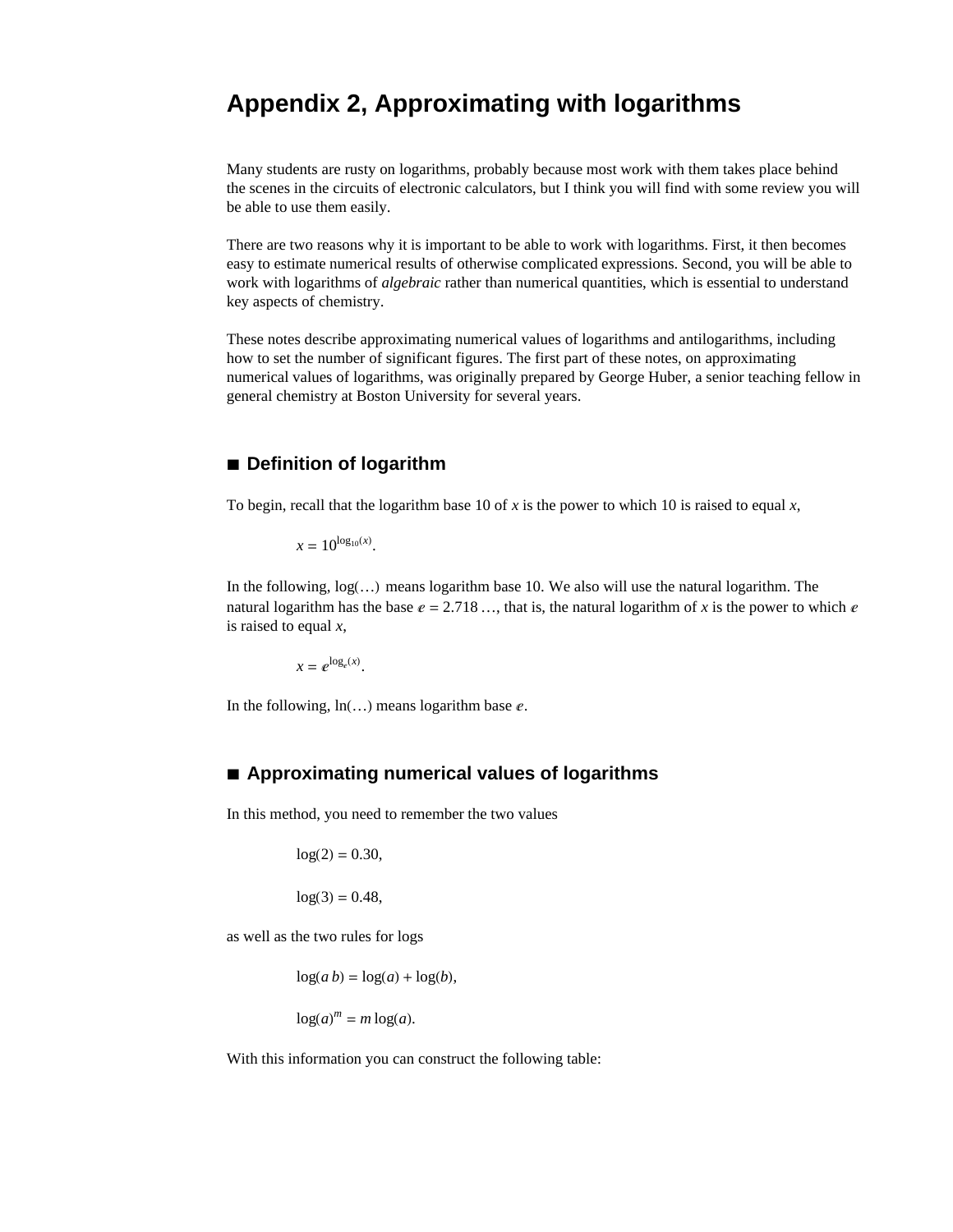| X  | log(x) | comments                                  |
|----|--------|-------------------------------------------|
| -1 | 0      | by definition                             |
| 2  | 0.30   | given                                     |
| 3  | 0.48   | given                                     |
| 4  | 0.60   | because $\log(4) = \log(2)^2 = 2 \log(2)$ |
| 5  | 0.70   | because $log(10) = log(2) + log(5)$       |
| 6  | 0.78   | because $log(6) = log(2) + log(3)$        |
| 7  | 0.84   | see below                                 |
| 8  | 0.90   | because $log(8) = 3 log(2)$               |
| 9  | 0.96   | because $log(9) = 2 log(3)$               |
| 10 |        | by definition                             |

Here is a graphical representation of the table.



Values of  $log(x)$  for  $1 \le x \le 10$ .

To get a value between any two tabulated values, you would use a linear interpolation or, if available, estimate the value using the graph.

For example to evaluate  $log(3.5)$ , you would notice that 3.5 is halfway between 3 and 4, so you would make the guess that the log is also halfway between 0.48 and 0.60—this is 0.54; a more exact value is 0.544.

To get the log of a value greater then 10, first write the number in scientific notation, as a number between 1 and 10 times a power of ten, and then use the first rule above to break it into two parts, evaluate each part and then combine your two answers. For example, here is how to evaluate the log of 365.

```
log(365)= \log(3.65 \times 10^2)= \log(3.65) + \log(10^2)= log(3.65) + 2
= 0.56 + 2= 2.56
```
A more exact answer is 2.562. The value of seven was determined in this way: We can note that  $log(35) = log(7) + log(5)$ , and from above we can see that the  $log(35) = 1.54$ . Thus the  $log(7)$  is given by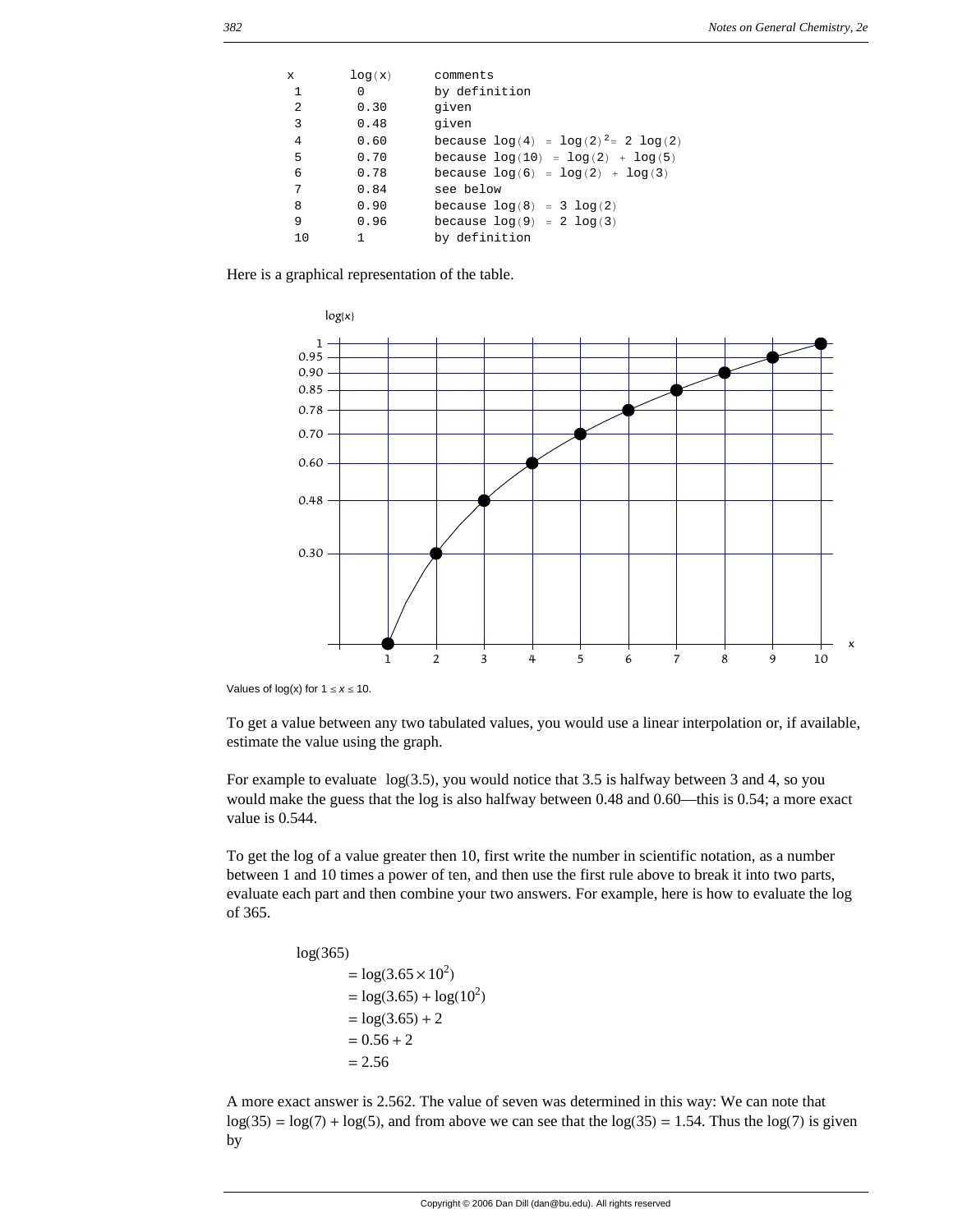$log(7) = log(35) - log(5) = 1.54 - 0.70 = 0.84.$ 

Use the same procedure to get the log of a number less than 1, namely first write the number in scientific notation, as a number between 1 and 10 times a power of ten. For example, express 0.365 as  $3.65 \times 10^{-1}$  and then evaluate its log as

```
log(0.365)= \log(3.65 \times 10^{-1})= \log(3.65) + \log(10^{-1})= log(3.65) - 1
 = 0.56 - 1=-0.44
```
#### **à Calculating natural logarithms**

To calculate the natural logarithm of a number, use the following conversion:

 $ln(x) = 2.303 log(x)$ .

This conversion can be verified in the following method. Let

 $y = log(x)$ .

This means that

 $x = 10^{\log(x)} = 10^y$ .

Now, if we take the natural log of both sides we get

 $\ln(x) = \ln(10^y) = y \ln(10) = \log(x) \ln(10) = 2.303 \log(x)$ ,

since  $ln(10) = 2.303$ . This means that the natural logarithm of a number is just 2.303 times its base 10 logarithm.

# ■ **Evaluating powers of ten (base 10 antilogarithms)**

Often we have the logarithm of a number and we would like to know the number itself. An example is in acid-base equilibrium, where we may have measured the pH and would like to know the corresponding concentration of hydronium ions,  $10^{-pH}$ .

Here is the procedure to use to evaluate the antilog of a number. As example, let's evaluate  $10^{-2.13}$ . The first step is to express the log as the sum of an integer and a number between 0 and 1. In this case we can write

$$
-2.13 = 0.87 - 3.
$$

This tells us that

 $10^{-2.13} = 10^{0.87} \times 10^{-3}$ 

We can use the general scheme we have outlined earlier to determine the antilog of any number between 0 and 1. In this case, we know that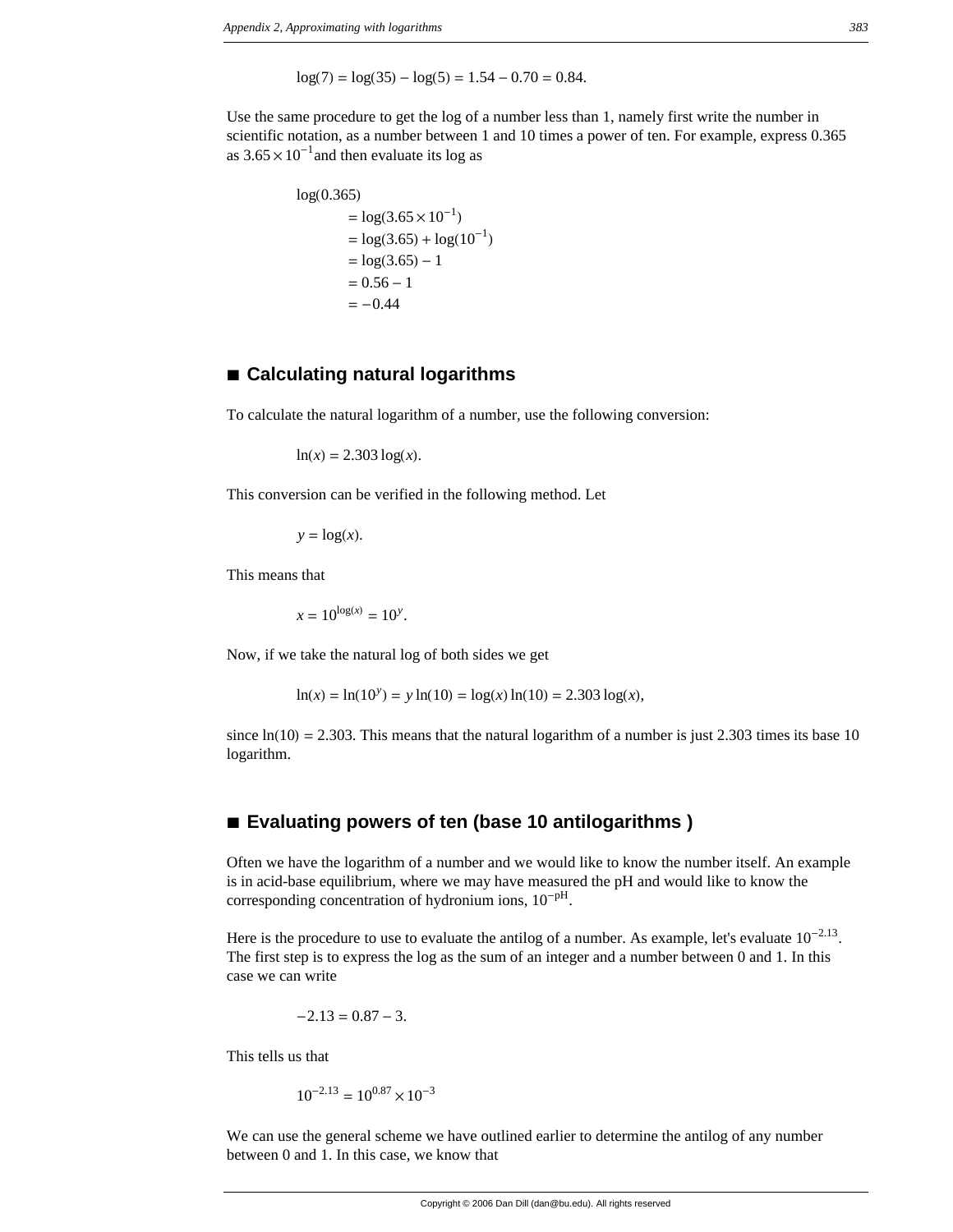$log(2^3) = 3 log(2) = 3 \times 0.30 = 0.90$ 

and so the antilog of 0.87 is a bit less than  $8 = 2<sup>3</sup>$ . To one significant figure, then,  $10<sup>0.87</sup> \approx 8$  and so

$$
10^{-2.13} \approx 8 \times 10^{-3}.
$$

A more exact value is  $7.41 \times 10^{-3}$ .

#### ■ **Evaluating powers of**  $\epsilon$  (base  $\epsilon$  antilogarithms)

Many processes proceed in proportion to an exponential. The general procedure to evaluate  $y = e^x$  is to evaluate the base 10 logarithm of both sides, using the value

 $log(e) = 0.4343$ ,

and then caluclate the base 10 antilogarithm. As example, let's evaluate  $y = e^{-7.3}$ .

$$
log(y) = log(e^{-7.3}) = -7.3 log(e) = -7.3 \times 0.4343 = 3.2
$$

This means that

$$
y = 10^{-3.2} = 10^{0.8} \times 10^{-4} = 10^{\log(6.3)} \times 10^{-4} = 6.3 \times 10^{-4}.
$$

A more exact value is  $6.76 \times 10^{-3}$ .

An important special case is decay with a constant half life, for which the fraction remaining after *n* half lives is  $y = e^{n \ln(2)}$ . In this case we can remember the constant

 $ln(2) log(e) = 0.30103$ 

and so use

$$
\log(y) = \log(e^{-n\ln(2)}) = -n\ln(2)\log(e) = -n \times 0.30103.
$$

For example, the fraction of a population remaining after 2.3 half lives is

$$
y = 10^{-2.3 \times 0.30103} = 10^{-0.7} = 10^{0.3} \times 10^{-1} = 2 \times 10^{-1} = 0.2
$$

A more exact value is  $e^{2.3 \ln(2)} = 0.203$ .

#### ■ Using logarithms to evaluate powers and roots

Often we will have to evaluate non-integer powers and roots of expressions, as was the case in the last example. Here is a general way to do this using logarithms. To see how it works, let's evaluate

$$
x = (17.99)^{1.445}.
$$

The idea is to take the log (base 10) of both sides, and use the rule that the logarithm of a quantity raised to a power is the power times the logarithm of the quantity,

 $log(x) = 1.445 log(17.99)$ .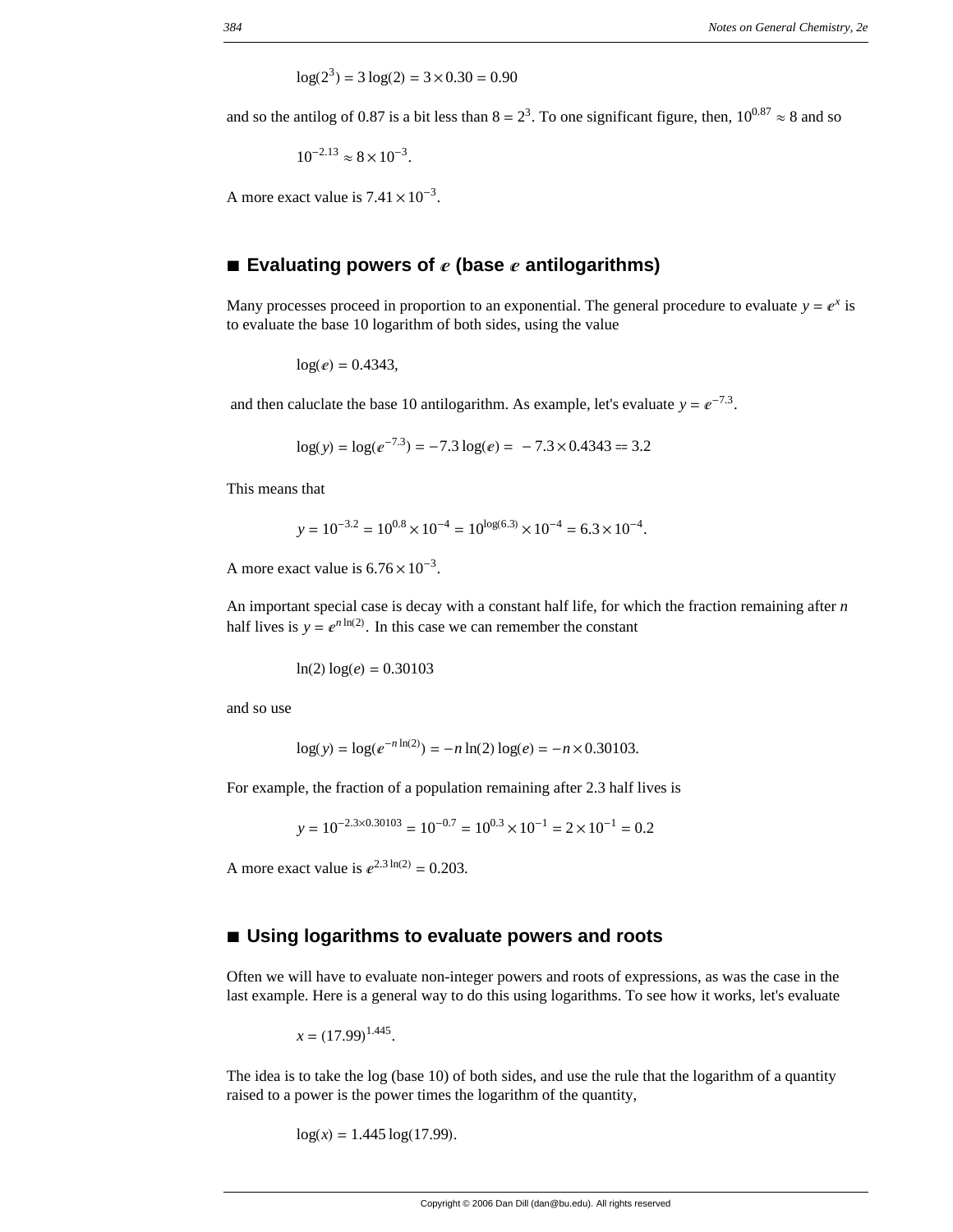Then, evaluate the logarithm of the quantity and evaluate the product,

 $log(x) = 1.445 \times 1.255 = 1.814.$ 

Finally, take the antilog of both sides,

$$
x = 10^{1.814} = 10^1 10^{0.814} = 10 \times 6.509 = 65.09.
$$

# **à Significant figures involving logarithms**

In doing calculations with logarithms, we need to know how to determine the number of significant figures. Significant figures involving logarithms are a little subtle, because a logarithm tells us both the power of the base (usually 10 or  $e$ ) and the number multiplying this.

The starting point is to write the number whose logarithm we wish to evaluate as a number between 1 and 10 times a power of ten. For example, we would write the number  $123.4 \times 10^3$  as

 $x = 1.234 \times 10^5$ .

Then, we take the logarithm base 10,

$$
\log(x) = \log(1.234) + \log(10^5) = 0.0913 + 5.
$$

There are two things to notice about this result. First, in the first term we *keep as many digits to the right of the decimal point as there are significant figures in the original number*, here four. Second, there are essentially an infinite number of significant figures in the second term, since the exponent (5) is exactly known. This means that we can write

 $log(x) = 0.0913 + 5 = 5.0913$ 

In taking antilogs, we need to reverse these rules: We *keep as many digits as there are digits to the right of the decimal point of the original logarithm*. For example, the logarithm 28.0913 has four digits to the right of the decimal. We get therefore

$$
x = 10^{28.0913} = 1.234 \times 10^{28}.
$$

This material is discussed in an article by D. E. Jones in the *Journal of Chemical Education*, 1971, volume 49, page 753. I mention this to underscore that many people (including me) have been confused by this.